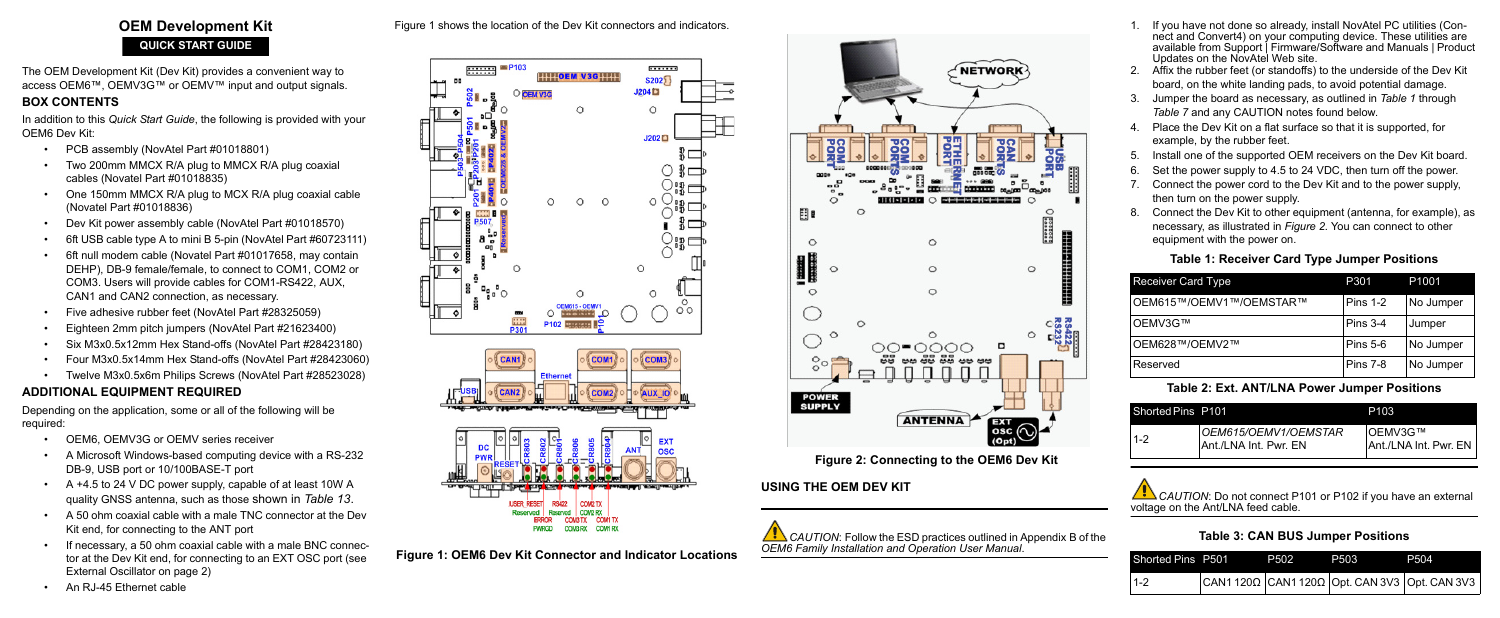## **Table 4: OEM615™/OEMV1™/OEMSTAR™ IO Type Jumper Positions**

## **Table 5: AUX IO Jumper Positions**

### **Table 6: COM1 Port Jumper Positions**

## **Table 7: OEM628™ IO Type Jumper Positions**



#### **Table 8: Dev Kit Connectors**

2. Configure COM1, COM2 and COM3 baud rate with SERIALCONFIG command (300 to 921600 bps).

### **Table 9: Dev Kit Status LEDs**

#### **Table 10: COM/AUX Connector Pint-Outs**

## **Table 11: CAN1/CAN2 Connector Pin-Outs**

3.COM1 only supports RS232 operating mode.

#### **Table 12: USB Connector Pin-Outs**

## **EXTERNAL OSCILLATOR**

Some applications require greater precision than that possible with the OEM6™ VCTCXO, in which case you may need to connect the OEM6™ to an external high-stability oscillator, either 5MHz or 10MHz. For further information, refer to Chapter 3 Installation, OM-20000128 OEM6™ Family Installation and Operation User Manual.



1.Enable COM3 INTERFACEMODE sotware command.

| P <sub>102</sub>                                                     | P <sub>102</sub>                                      |
|----------------------------------------------------------------------|-------------------------------------------------------|
| Pins 1-2:EVENT1 (615/V1/STAR) $\binom{ \mathcal{C} }{ \mathcal{C} }$ | Pins 3-4:COM3-TX(615/V1) <sup>1</sup>                 |
| Pins 9-10:COM3-RX (615/V1) <sup>1</sup>                              | O Pins 11-12:USB-D+ (615/V1/<br>STAR)<br>RI           |
| Pins 5-6:EVENT2 (615/V1)                                             | $\frac{\text{O}}{\text{R}}$ Pins 7-8:CAN1-TX (615/V1) |
| Pins 13-14:CAN1-RX (615/V1)                                          | Pins 15-16: VARF (615/V1/STAR)                        |

| Receiver Card<br>Type |                 | P401 P401 P402    | EVENT1 EN EVENT2 EN PPSOUT EN VARF EN | P402             |
|-----------------------|-----------------|-------------------|---------------------------------------|------------------|
| OEM615/OEMV1 Pins 1-2 |                 | Pins 9-10         | Pins 1-2                              | <b>Pins 9-10</b> |
| OEMV3G                | <b>Pins 3-4</b> | <b>Pins 11-12</b> | IPins 3-4                             | Pins 11-12       |
| OEM628/OEMV2 Pins 5-6 |                 | <b>Pins 13-14</b> | $Prins 5-6$                           | Pins 13-14       |

| <b>Receiver Card</b><br>Type | <b>P507</b><br><b>Pins 1-2</b> | <b>P507</b><br>Pins 3-4           | <b>P507</b><br><b>Pins 5-6</b> | <b>P507</b><br><b>Pins 7-8</b> |
|------------------------------|--------------------------------|-----------------------------------|--------------------------------|--------------------------------|
| OEM615/OEMV1                 | Jumper                         | Jumper                            | Jumper                         | Jumper                         |
| OEMV3G                       | No Jumper                      | No Jumper   No Jumper   No Jumper |                                |                                |
| OEM628/OEMV2                 | No Jumper                      | No Jumper No Jumper No Jumper     |                                |                                |

<span id="page-1-0"></span>

| Shorted Pins P201 |                                                 | P <sub>202</sub>              | P <sub>203</sub> |
|-------------------|-------------------------------------------------|-------------------------------|------------------|
| $1 - 2$           | 628EVENT2                                       | IOEMV3G RS422_ON<br>IPOWER UP | I2C SCL          |
| $2 - 3$           | 628COM3(0) <sup>1</sup> 628COM3(1) <sup>1</sup> |                               | I2C SDA          |

| Connector                                                                                                                                                                                                                                                                                                                                                                                                           | Description                                                                                 |  |  |
|---------------------------------------------------------------------------------------------------------------------------------------------------------------------------------------------------------------------------------------------------------------------------------------------------------------------------------------------------------------------------------------------------------------------|---------------------------------------------------------------------------------------------|--|--|
| COM1, COM2 & COM3 <sup>1</sup>                                                                                                                                                                                                                                                                                                                                                                                      | DB-9 male                                                                                   |  |  |
| AUX <sup>2</sup>                                                                                                                                                                                                                                                                                                                                                                                                    | DB-9 female                                                                                 |  |  |
| CAN1 & CAN2                                                                                                                                                                                                                                                                                                                                                                                                         | DB-9 male, providing support for CAN bus                                                    |  |  |
| USB                                                                                                                                                                                                                                                                                                                                                                                                                 | USB Mini AB                                                                                 |  |  |
| <b>ETHERNET</b>                                                                                                                                                                                                                                                                                                                                                                                                     | RJ45, 10/100BASE-T                                                                          |  |  |
| RS-232/RS-422 SW                                                                                                                                                                                                                                                                                                                                                                                                    | Switch to configure COM1 as RS232 or<br>RS422. Setting takes effect on power cycle.         |  |  |
| <b>PWR</b>                                                                                                                                                                                                                                                                                                                                                                                                          | Connector power cord to this connector                                                      |  |  |
| RST                                                                                                                                                                                                                                                                                                                                                                                                                 | Press button to perform soft reset on card                                                  |  |  |
| <b>ANT</b>                                                                                                                                                                                                                                                                                                                                                                                                          | TNC female connector                                                                        |  |  |
| <b>EXT OSC</b>                                                                                                                                                                                                                                                                                                                                                                                                      | BNC female connector (applications involv-<br>ing a customer provided external oscillator). |  |  |
| $\alpha$ , $\alpha$ , $\beta$ , $\ldots$ , $\alpha$ , $\alpha$ , $\alpha$ , $\alpha$ , $\alpha$ , $\alpha$ , $\alpha$ , $\alpha$ , $\alpha$ , $\alpha$ , $\alpha$ , $\alpha$ , $\alpha$ , $\alpha$ , $\alpha$ , $\alpha$ , $\alpha$ , $\alpha$ , $\alpha$ , $\alpha$ , $\alpha$ , $\alpha$ , $\alpha$ , $\alpha$ , $\alpha$ , $\alpha$ , $\alpha$ , $\alpha$ , $\alpha$ , $\alpha$ , $\alpha$ , $\alpha$ , $\alpha$ |                                                                                             |  |  |

| Indicator | <b>RED Indictor</b>   | <b>GREEN Indicator</b>         |
|-----------|-----------------------|--------------------------------|
| CR801     | <b>RS422</b>          | Reserved                       |
| CR802     | <b>ERROR</b>          | <b>PWRGD</b>                   |
| CR803     | /USER RESET           | Reserved                       |
| CR804     | COM1 $3$ Tx is active | COM1 <sup>3</sup> Rx is active |
| CR805     | COM2 Tx is active     | COM2 Rx is active              |
| CR806     | COM3 Tx is active     | COM3 Rx is active              |

| Pin            | COM <sub>1</sub> | COM2             | COM <sub>3</sub> | <b>AUX</b>         |
|----------------|------------------|------------------|------------------|--------------------|
| 1              | <b>NC</b>        | <b>NC</b>        | <b>NC</b>        | EVENT1             |
| $\overline{2}$ | RXD <sub>1</sub> | RXD <sub>2</sub> | RXD <sub>3</sub> | EVENT <sub>2</sub> |
| 3              | TXD <sub>1</sub> | TXD <sub>2</sub> | TXD <sub>3</sub> | Reserved           |
| 4              | NC               | N <sub>C</sub>   | N <sub>C</sub>   | <b>PPSOUT</b>      |
| 5              | GND              | <b>GND</b>       | <b>GND</b>       | <b>USER RESET</b>  |
| 6              | <b>NC</b>        | <b>NC</b>        | <b>NC</b>        | <b>GND</b>         |
| $\overline{7}$ | RTS <sub>1</sub> | RTS <sub>2</sub> | <b>NC</b>        | <b>VARF</b>        |
| 8              | CTS <sub>1</sub> | CTS <sub>2</sub> | <b>NC</b>        | Reserved           |
| 9              | <b>NC</b>        | <b>NC</b>        | <b>NC</b>        | <b>GND</b>         |

| Pin            | CAN <sub>1</sub>                                      | CAN <sub>2</sub> |
|----------------|-------------------------------------------------------|------------------|
| 1              | <b>NC</b>                                             | <b>NC</b>        |
| $\overline{2}$ | CAN L                                                 | CAN L            |
| 3              | <b>GND</b>                                            | <b>GND</b>       |
| 4              | <b>NC</b>                                             | <b>NC</b>        |
| 5              | <b>GND</b>                                            | <b>GND</b>       |
| 6              | <b>GND</b>                                            | <b>GND</b>       |
| $\overline{7}$ | CAN H                                                 | CAN H            |
| 8              | <b>NC</b>                                             | <b>NC</b>        |
| 9              | OPTIONAL 3V3 (see Table 3) OPTIONAL 3V3 (see Table 3) |                  |

| Pin. | Description |
|------|-------------|
|      | Reserved    |
| 2    |             |
| 3    | D+          |
|      | Reserved    |
| 5    | <b>GND</b>  |